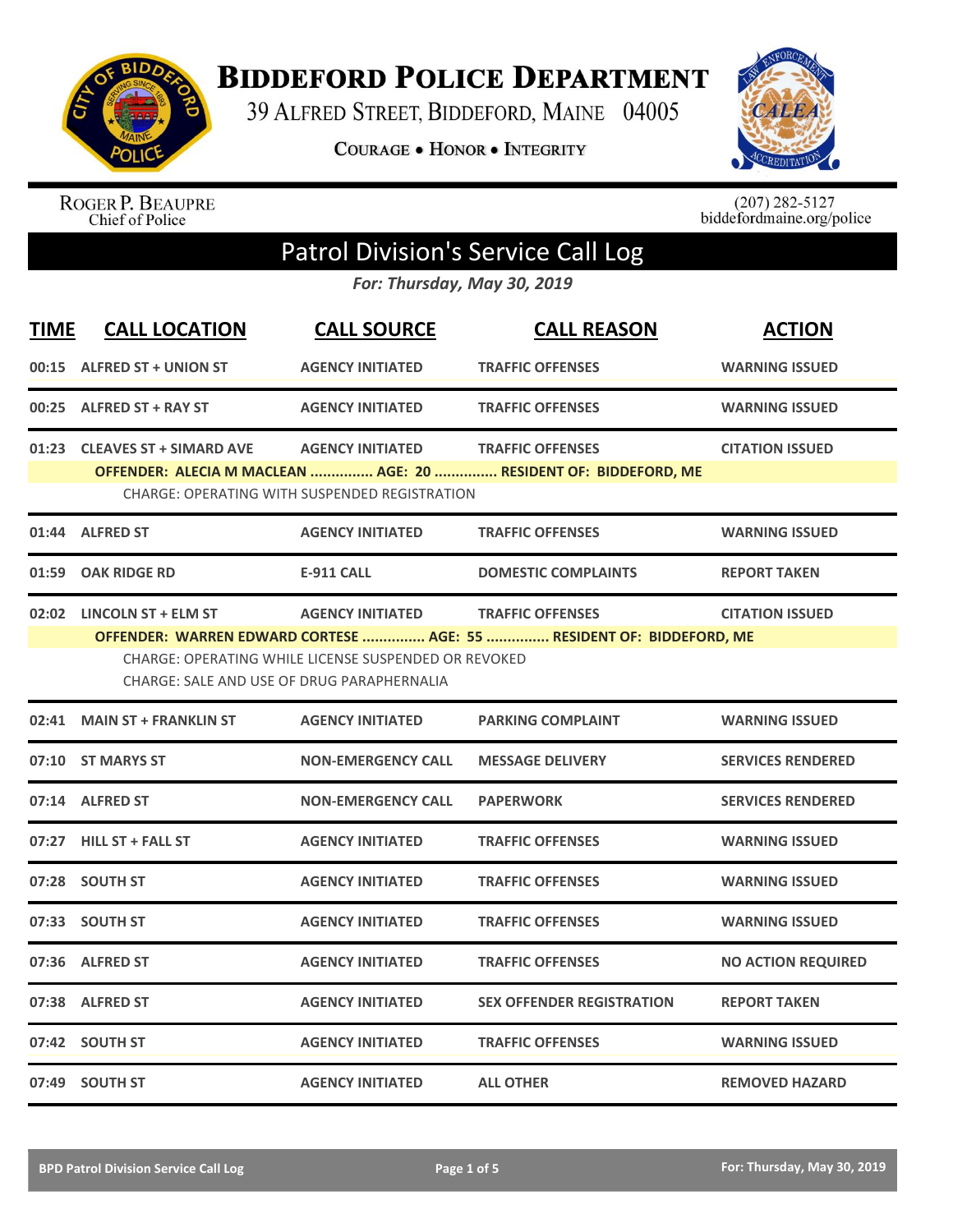| <b>TIME</b> | <b>CALL LOCATION</b>                                                         | <b>CALL SOURCE</b>                                                              | <b>CALL REASON</b>          | <b>ACTION</b>             |
|-------------|------------------------------------------------------------------------------|---------------------------------------------------------------------------------|-----------------------------|---------------------------|
|             | 07:56 SOUTH ST                                                               | <b>AGENCY INITIATED</b>                                                         | <b>TRAFFIC OFFENSES</b>     | <b>VSAC ISSUED</b>        |
|             | 08:02 ALFRED ST                                                              | <b>NON-EMERGENCY CALL</b>                                                       | <b>MENTAL ILLNESS CASES</b> | <b>SERVICES RENDERED</b>  |
|             | 08:17 GUINEA RD                                                              | <b>NON-EMERGENCY CALL</b>                                                       | <b>ANIMAL COMPLAINT</b>     | <b>SERVICES RENDERED</b>  |
|             | 08:18 MAIN ST                                                                | <b>AGENCY INITIATED</b>                                                         | <b>TRAFFIC OFFENSES</b>     | <b>VSAC ISSUED</b>        |
|             | 08:21 ALFRED ST                                                              | <b>NON-EMERGENCY CALL</b>                                                       | <b>ALL OTHER</b>            | <b>REPORT TAKEN</b>       |
|             | 08:22 HILL ST                                                                | <b>AGENCY INITIATED</b>                                                         | <b>TRAFFIC OFFENSES</b>     | <b>VSAC ISSUED</b>        |
| 08:25       | <b>PIERSONS LN</b>                                                           | <b>AGENCY INITIATED</b>                                                         | <b>ANIMAL COMPLAINT</b>     | <b>SERVICES RENDERED</b>  |
|             | 08:28 RIVER RD<br>OFFENDER: TONI S ALDRICH  AGE: 55  RESIDENT OF: DAYTON, ME | <b>AGENCY INITIATED</b><br>CHARGE: OPERATING WHILE LICENSE SUSPENDED OR REVOKED | <b>TRAFFIC OFFENSES</b>     | <b>WARNING ISSUED</b>     |
|             | 08:36 FOREST ST                                                              | <b>AGENCY INITIATED</b>                                                         | <b>ANIMAL COMPLAINT</b>     | <b>SERVICES RENDERED</b>  |
|             | 08:38 ALFRED ST                                                              | <b>AGENCY INITIATED</b>                                                         | <b>TRAFFIC OFFENSES</b>     | <b>WARNING ISSUED</b>     |
| 08:42       | <b>MAIN ST</b>                                                               | <b>AGENCY INITIATED</b>                                                         | <b>TRAFFIC OFFENSES</b>     | <b>WARNING ISSUED</b>     |
|             | 08:57 OAK RIDGE RD                                                           | <b>NON-EMERGENCY CALL</b>                                                       | <b>CIVIL COMPLAINT</b>      | <b>SERVICES RENDERED</b>  |
|             | 09:02 POOL ST                                                                | <b>AGENCY INITIATED</b>                                                         | <b>TRAFFIC OFFENSES</b>     | <b>WARNING ISSUED</b>     |
|             | 09:03 ALFRED ST                                                              | <b>WALK-IN AT STATION</b>                                                       | <b>CAR SEAT DETAIL</b>      | <b>SERVICES RENDERED</b>  |
|             | 09:09 SUMMER ST                                                              | <b>NON-EMERGENCY CALL</b>                                                       | <b>CHECK WELFARE</b>        | <b>SERVICES RENDERED</b>  |
|             | 09:10 POOL ST                                                                | <b>AGENCY INITIATED</b>                                                         | <b>TRAFFIC OFFENSES</b>     | <b>WARNING ISSUED</b>     |
|             | 09:31 HILL ST                                                                | <b>AGENCY INITIATED</b>                                                         | <b>SUSPICION</b>            | <b>REPORT TAKEN</b>       |
|             | 10:06 WESTMORE AVE                                                           | <b>AGENCY INITIATED</b>                                                         | <b>ANIMAL COMPLAINT</b>     | <b>SERVICES RENDERED</b>  |
|             | 10:08 SHORE RD                                                               | <b>WALK-IN AT STATION</b>                                                       | <b>SUSPICION</b>            | <b>REPORT TAKEN</b>       |
|             | 10:21 BACON ST                                                               | E-911 CALL                                                                      | <b>ANIMAL COMPLAINT</b>     | <b>SERVICES RENDERED</b>  |
|             | 10:23 BACON ST                                                               | <b>NON-EMERGENCY CALL</b>                                                       | 911 MISUSE                  | <b>NO ACTION REQUIRED</b> |
|             | 10:54 ALFRED ST                                                              | <b>AGENCY INITIATED</b>                                                         | <b>TRAFFIC OFFENSES</b>     | <b>VSAC ISSUED</b>        |
|             | 11:12 ELM ST                                                                 | <b>AGENCY INITIATED</b>                                                         | <b>TRAFFIC OFFENSES</b>     | <b>WARNING ISSUED</b>     |
|             | 11:20 PIERSONS LN                                                            | <b>AGENCY INITIATED</b>                                                         | <b>ANIMAL COMPLAINT</b>     | <b>SERVICES RENDERED</b>  |
|             | 11:25 MAY ST                                                                 | <b>AGENCY INITIATED</b>                                                         | <b>TRAFFIC OFFENSES</b>     | <b>VSAC ISSUED</b>        |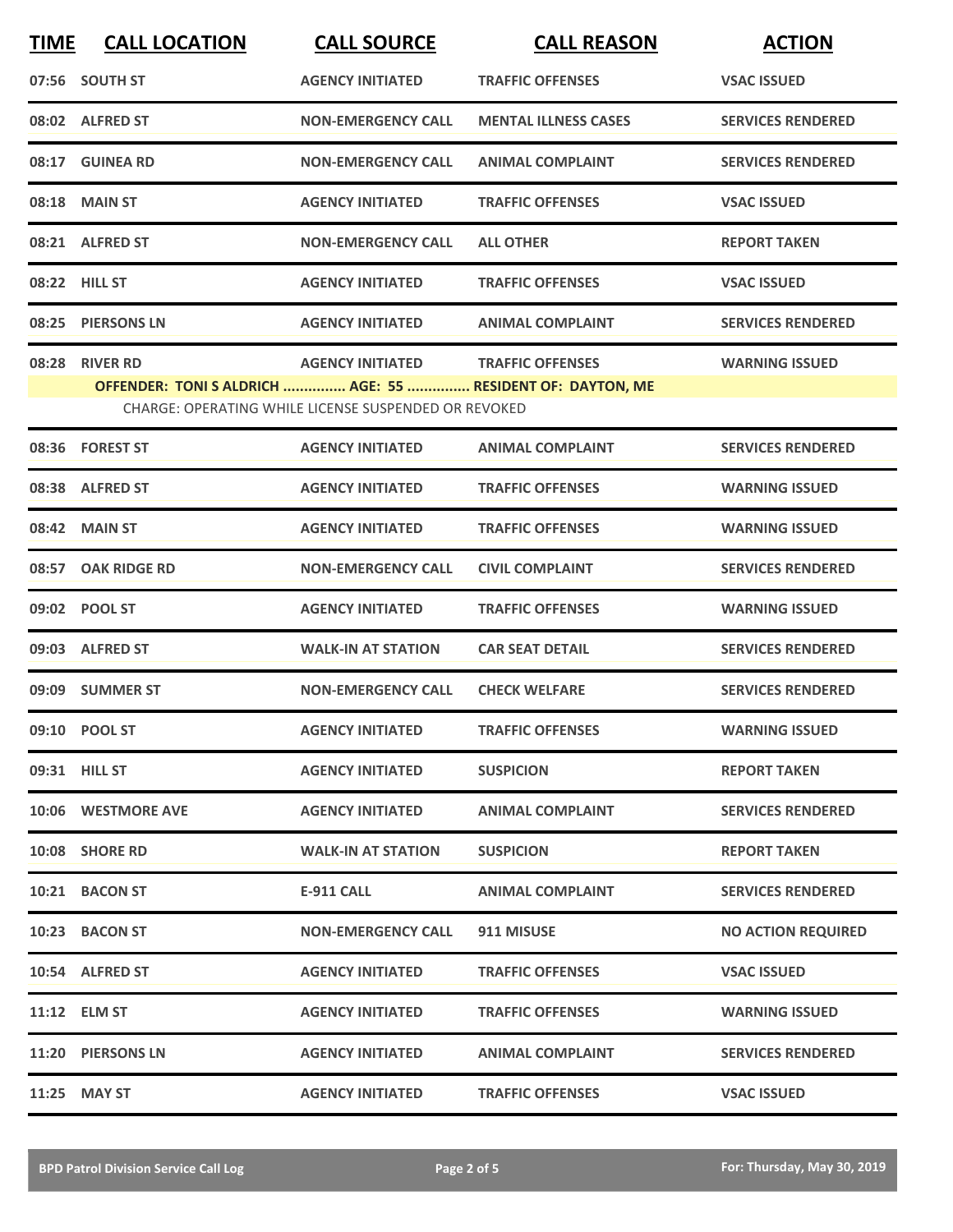| <b>TIME</b> | <b>CALL LOCATION</b>                           | <b>CALL SOURCE</b>                            | <b>CALL REASON</b>                                                   | <b>ACTION</b>                |
|-------------|------------------------------------------------|-----------------------------------------------|----------------------------------------------------------------------|------------------------------|
|             | 11:27 WEST LOOP RD                             | <b>AGENCY INITIATED</b>                       | <b>ANIMAL COMPLAINT</b>                                              | <b>SERVICES RENDERED</b>     |
|             | 11:32 FOURTH ST                                | <b>NON-EMERGENCY CALL</b>                     | <b>CRAIGSLIST SCAM</b>                                               | <b>SERVICES RENDERED</b>     |
|             | 11:47 ELM ST                                   | <b>AGENCY INITIATED</b>                       | <b>TRAFFIC OFFENSES</b>                                              | <b>VSAC ISSUED</b>           |
|             | 11:53 ALFRED ST + PRECOURT ST                  | <b>AGENCY INITIATED</b>                       | <b>TRAFFIC OFFENSES</b>                                              | <b>WARNING ISSUED</b>        |
|             | 12:08 ALFRED ST                                | <b>AGENCY INITIATED</b>                       | <b>TRAFFIC OFFENSES</b>                                              | <b>WARNING ISSUED</b>        |
|             | 12:20 BARRA RD                                 | <b>AGENCY INITIATED</b>                       | <b>TRAFFIC OFFENSES</b>                                              | <b>CITATION ISSUED</b>       |
|             | <b>CHARGE: OPERATE VEHICLE WITHOUT LICENSE</b> |                                               | OFFENDER: CLAIRE POISSANT  AGE: 57  RESIDENT OF: BIDDEFORD, ME       |                              |
| 12:22       | <b>BIRCH ST</b>                                | <b>AGENCY INITIATED</b>                       | <b>TRAFFIC OFFENSES</b>                                              | <b>VSAC ISSUED</b>           |
|             |                                                | CHARGE: OPERATING WITH SUSPENDED REGISTRATION | OFFENDER: KATHERINE LYNN JOHNSTON  AGE: 40  RESIDENT OF: CORNISH, ME |                              |
| 12:23       | <b>BIRCH ST</b>                                | <b>NON-EMERGENCY CALL</b>                     | <b>CIVIL COMPLAINT</b>                                               | <b>CIVIL COMPLAINT</b>       |
|             | 12:32 BERGERON LN                              | <b>NON-EMERGENCY CALL</b>                     | <b>SUSPICION</b>                                                     | <b>REPORT TAKEN</b>          |
|             | 12:41 ALFRED ST                                | <b>NON-EMERGENCY CALL</b>                     | <b>COURT ORDERED CHECK IN</b>                                        | <b>SERVICES RENDERED</b>     |
|             | 12:53 SULLIVAN ST                              | <b>NON-EMERGENCY CALL</b>                     | <b>ANIMAL COMPLAINT</b>                                              | <b>SERVICES RENDERED</b>     |
|             | 13:12 ALFRED ST                                | <b>AGENCY INITIATED</b>                       | <b>TRAFFIC OFFENSES</b>                                              | <b>VSAC ISSUED</b>           |
|             | 13:28 ALFRED ST                                | <b>AGENCY INITIATED</b>                       | <b>PAPERWORK</b>                                                     | <b>PAPERWORK NOT SERVED</b>  |
|             | 13:29 WEST ST + WESTWOOD DR                    | <b>AGENCY INITIATED</b>                       | <b>TRAFFIC OFFENSES</b>                                              | <b>VSAC ISSUED</b>           |
|             | 13:32 MEDICAL CENTER DR                        | <b>AGENCY INITIATED</b>                       | <b>PAPERWORK</b>                                                     | <b>PAPERWORK NOT SERVED</b>  |
|             | 13:39 BACON ST                                 | <b>AGENCY INITIATED</b>                       | <b>PAPERWORK</b>                                                     | <b>PAPERWORK NOT SERVED</b>  |
|             | 13:43 ALFRED ST                                | <b>AGENCY INITIATED</b>                       | <b>PAPERWORK</b>                                                     | <b>PAPERWORK NOT SERVED</b>  |
|             | 13:47 ALFRED ST                                | <b>AGENCY INITIATED</b>                       | <b>PAPERWORK</b>                                                     | <b>PAPERWORK NOT SERVED</b>  |
|             | 14:08 POOL ST                                  | <b>AGENCY INITIATED</b>                       | <b>TRAFFIC OFFENSES</b>                                              | <b>VSAC ISSUED</b>           |
|             | <b>14:21 MAIN ST</b>                           | <b>NON-EMERGENCY CALL</b>                     | <b>PARKING COMPLAINT</b>                                             | <b>SERVICES RENDERED</b>     |
|             | 14:22 SUMMER ST                                | <b>NON-EMERGENCY CALL</b>                     | <b>DISTURBANCE / NOISE</b>                                           | <b>SERVICES RENDERED</b>     |
|             | 14:29 POOL ST                                  | <b>AGENCY INITIATED</b>                       | <b>TRAFFIC OFFENSES</b>                                              | <b>VSAC ISSUED</b>           |
|             | 14:36 HIGH ST                                  | <b>AGENCY INITIATED</b>                       | <b>SUSPICION</b>                                                     | <b>TRANSPORT TO HOSPITAL</b> |
|             | 14:38 ELM ST                                   | <b>NON-EMERGENCY CALL</b>                     | <b>ANIMAL COMPLAINT</b>                                              | <b>SERVICES RENDERED</b>     |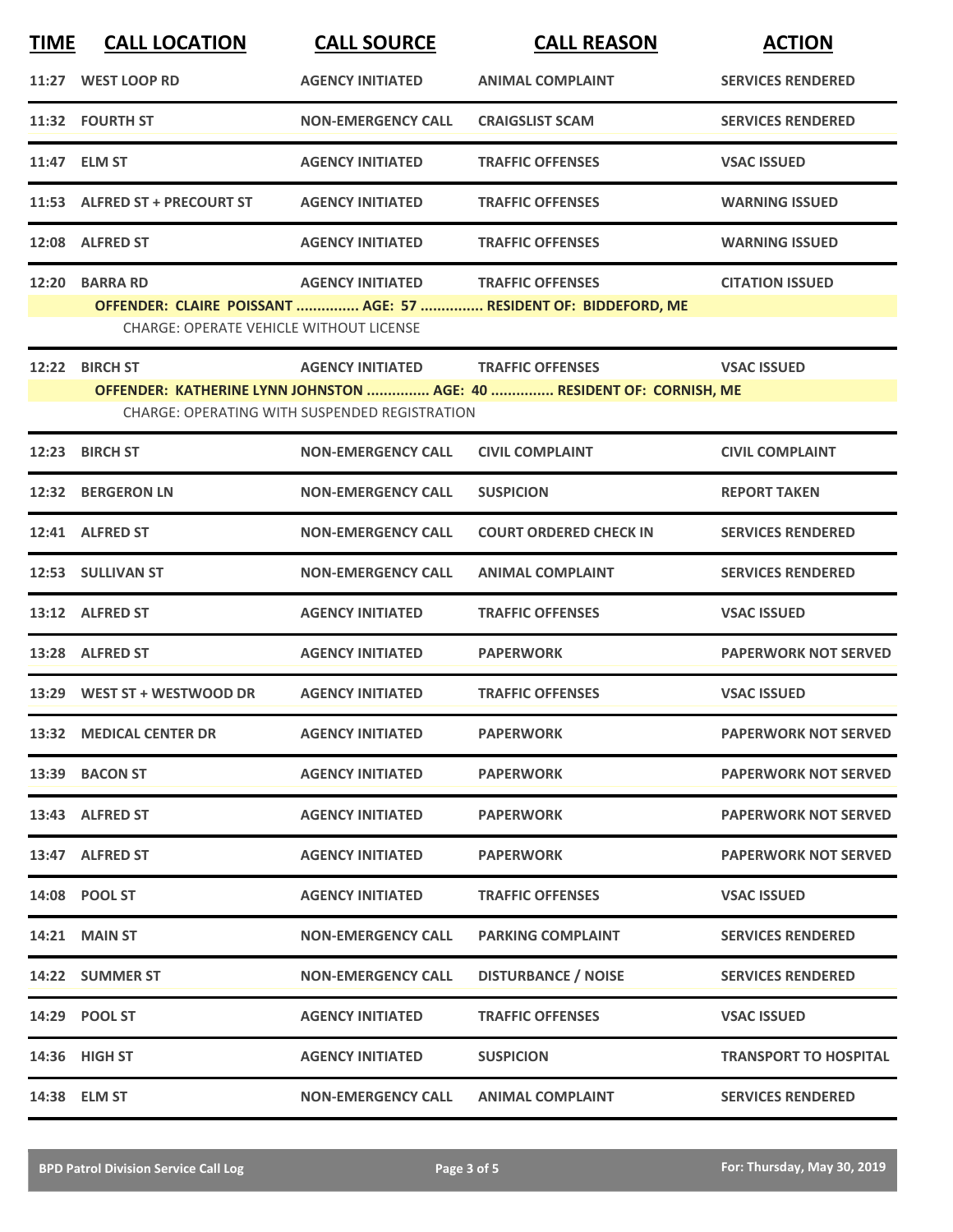| <b>TIME</b> | <b>CALL LOCATION</b>                                 | <b>CALL SOURCE</b>        | <b>CALL REASON</b>                                                                             | <b>ACTION</b>             |
|-------------|------------------------------------------------------|---------------------------|------------------------------------------------------------------------------------------------|---------------------------|
|             | 15:03 ALFRED ST                                      | <b>NON-EMERGENCY CALL</b> | <b>LIQUOR LAW VIOLATION</b>                                                                    | <b>REPORT TAKEN</b>       |
|             | 15:03 MEDICAL CENTER DR                              | <b>NON-EMERGENCY CALL</b> | <b>ASSAULT</b>                                                                                 | <b>REPORT TAKEN</b>       |
|             | 15:11 ALFRED ST                                      | <b>E-911 CALL</b>         | <b>CHECK WELFARE</b>                                                                           | <b>NO VIOLATION</b>       |
|             | 15:17 HILL ST                                        | <b>AGENCY INITIATED</b>   | <b>PAPERWORK</b>                                                                               | <b>SERVICES RENDERED</b>  |
|             | 15:23 ALFRED ST                                      | <b>AGENCY INITIATED</b>   | <b>TRAFFIC OFFENSES</b>                                                                        | <b>VSAC ISSUED</b>        |
|             | 15:28 ALFRED ST + SUMMIT ST                          | <b>AGENCY INITIATED</b>   | <b>TRAFFIC OFFENSES</b>                                                                        | <b>WARNING ISSUED</b>     |
|             | 15:31 JEFFERSON ST + WASHINGTON S NON-EMERGENCY CALL |                           | <b>JUVENILE OFFENSES</b>                                                                       | <b>UNFOUNDED</b>          |
|             | 15:32 ALFRED ST + MAINE TPKE                         | <b>NON-EMERGENCY CALL</b> | <b>CHECK WELFARE</b>                                                                           | <b>NEGATIVE CONTACT</b>   |
|             | 15:43 SHORE RD                                       | <b>NON-EMERGENCY CALL</b> | <b>SUSPICION</b>                                                                               | <b>SERVICES RENDERED</b>  |
|             | 15:44 MAIN ST + MAPLEWOOD AVE                        | <b>AGENCY INITIATED</b>   | <b>TRAFFIC OFFENSES</b>                                                                        | <b>WARNING ISSUED</b>     |
|             | 15:52 TIGER WAY                                      | <b>NON-EMERGENCY CALL</b> | <b>CHECK WELFARE</b>                                                                           | <b>NO ACTION REQUIRED</b> |
|             | 16:48 ALFRED ST + MARINER WAY                        | <b>AGENCY INITIATED</b>   | <b>TRAFFIC OFFENSES</b>                                                                        | <b>WARNING ISSUED</b>     |
| 17:03       | <b>SIMARD AVE</b>                                    | <b>E-911 CALL</b>         | <b>MISSING PERSON</b>                                                                          | <b>NO ACTION REQUIRED</b> |
|             | 17:28 PRECOURT ST + ELM ST                           | <b>AGENCY INITIATED</b>   | <b>TRAFFIC OFFENSES</b>                                                                        | <b>WARNING ISSUED</b>     |
|             | 17:30 ELM ST + DARTMOUTH ST                          | <b>AGENCY INITIATED</b>   | <b>TRAFFIC OFFENSES</b>                                                                        | <b>WARNING ISSUED</b>     |
|             | 17:38 ELM ST<br><b>CHARGE: WARRANT ARREST</b>        | <b>AGENCY INITIATED</b>   | <b>WARRANT ARREST</b><br>OFFENDER: ZACHARY T PAYNE  AGE: 28  RESIDENT OF: SANFORD, ME          | <b>ARREST(S) MADE</b>     |
|             | 17:59 HILL ST                                        | <b>AGENCY INITIATED</b>   | <b>PAPERWORK</b>                                                                               | <b>NEGATIVE CONTACT</b>   |
|             | 18:18 BACON ST<br><b>CHARGE: WARRANT ARREST</b>      | <b>NON-EMERGENCY CALL</b> | <b>WARRANT ARREST</b><br>OFFENDER: JORDAN AUSTIN WASHBURN  AGE: 23  RESIDENT OF: BIDDEFORD, ME | <b>ARREST(S) MADE</b>     |
|             | 18:25 LINCOLN ST                                     | <b>E-911 CALL</b>         | 911 MISUSE                                                                                     | <b>NO ACTION REQUIRED</b> |
|             | 18:28 MT VERNON ST                                   | <b>WALK-IN AT STATION</b> | <b>CIVIL COMPLAINT</b>                                                                         | <b>CIVIL COMPLAINT</b>    |
|             | 18:32 ALFRED ST                                      | <b>NON-EMERGENCY CALL</b> | <b>PAPERWORK</b>                                                                               | <b>PAPERWORK SERVED</b>   |
|             | <b>18:34 MAIN ST</b>                                 | <b>RADIO</b>              | <b>DOMESTIC COMPLAINTS</b>                                                                     | <b>REPORT TAKEN</b>       |
|             | 18:38 ALFRED ST                                      | <b>WALK-IN AT STATION</b> | <b>SUSPICION</b>                                                                               | <b>SERVICES RENDERED</b>  |
|             | 18:39 ELM ST + ALFRED ST                             | <b>AGENCY INITIATED</b>   | <b>TRAFFIC OFFENSES</b>                                                                        | <b>WARNING ISSUED</b>     |